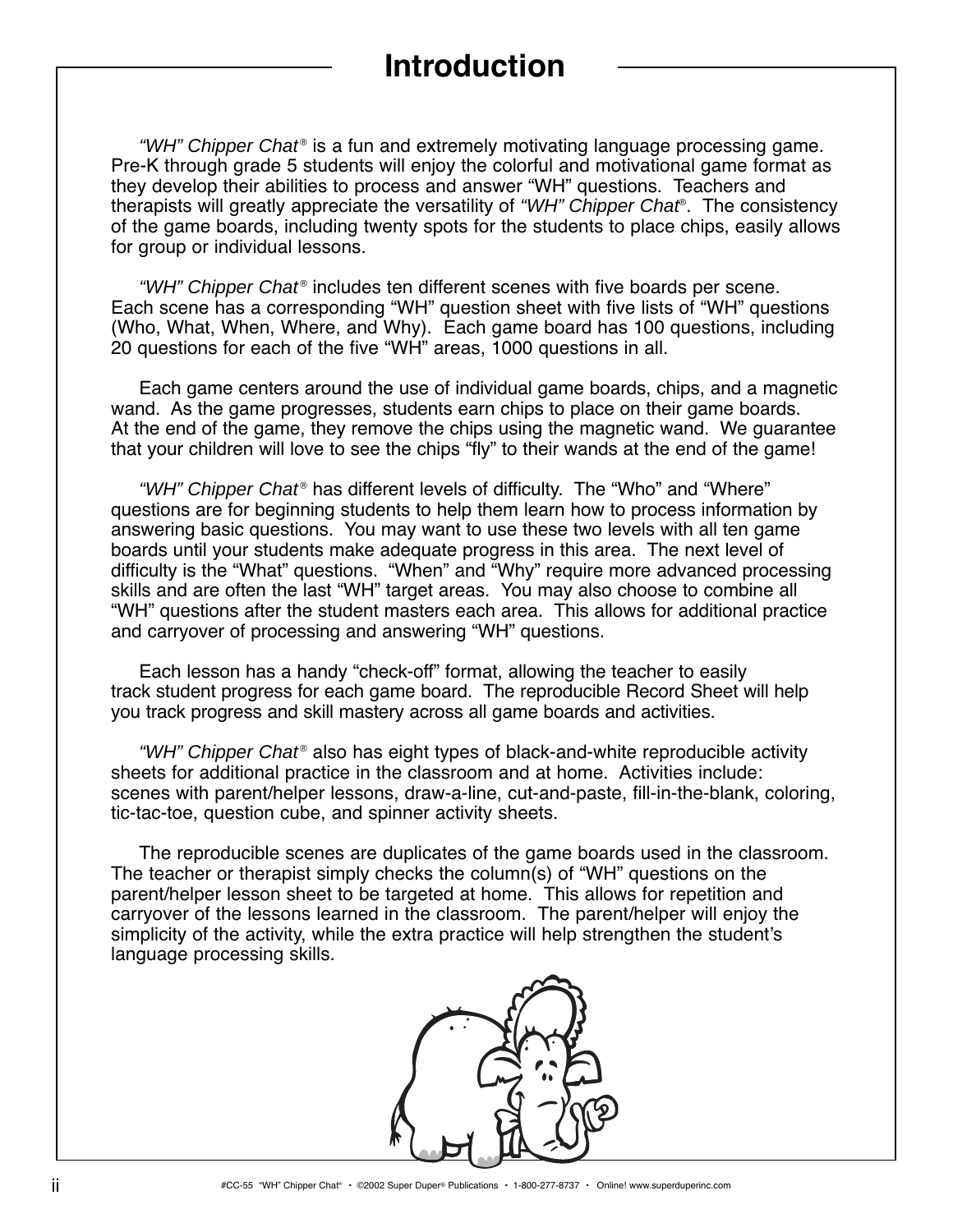## **Table of Contents**

### **Lessons**

| Teacher Lessons for Game Boards 1-103-12 |  |
|------------------------------------------|--|
|                                          |  |
|                                          |  |
|                                          |  |
|                                          |  |
|                                          |  |
|                                          |  |
|                                          |  |
|                                          |  |
|                                          |  |
|                                          |  |

### **Activities**

| Take-Home Activities for Game Boards 1-10 14-33 |  |
|-------------------------------------------------|--|
|                                                 |  |
|                                                 |  |
|                                                 |  |
|                                                 |  |
|                                                 |  |
|                                                 |  |
|                                                 |  |
|                                                 |  |
|                                                 |  |
|                                                 |  |
|                                                 |  |
|                                                 |  |
|                                                 |  |
|                                                 |  |
|                                                 |  |
|                                                 |  |
|                                                 |  |
|                                                 |  |